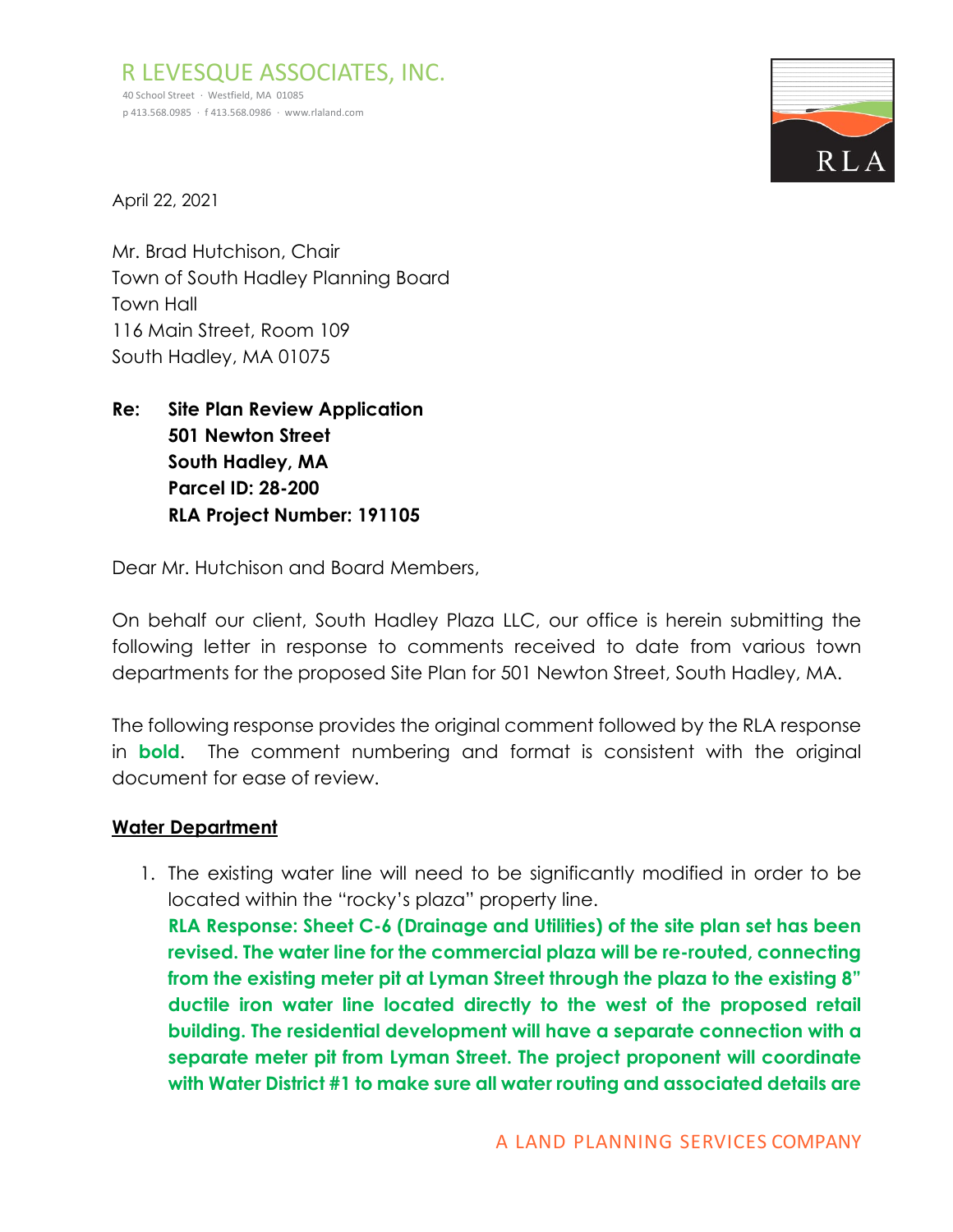

#### **satisfactory.**

2. The entire plaza currently is fed from a meter pit on the left side of the Lyman street entrance. This includes domestic and fire service.

**RLA Response: As noted above, the water line for the commercial will be fed from the existing meter pit on the left side of the Lyman street entrance. Residential will have a separate line and meter pit.** 

- 3. There is no indication of a fire service for the new building? **RLA Response: The proposed Rocky's building will require both fire suppression and domestic service. Sheet C-6 (Drainage and Utilities) has been updated to reflect both services to the proposed commercial building.**
- 4. The previously approved housing will be on a separate parcel within the plaza according to the plans. There is an indication of a "proposed property line". Has that parcel been separated? **RLA Response: The 3.0-acre parcel for the approved residential development will be divided via an Approval Not Required plan from the existing 9.2-acre site once funding and public subsidies for the residential development is secured.**
- 5. There is also indication that the existing water line will be going directly through the new housing project.

**RLA Response: The site plans set showed the existing line, which is represented going through the residential building. The site plans have the revised to show the new re-routing of the water line to feed the commercial plaza only. The proposed water service connections for fire suppression and domestic water services will come off the existing 8" ductile iron water line located directly to the west of the proposed retail building.**

6. If the new proposed housing project is a separate parcel, how will that building be fed and metered? Typically, every parcel has its own water service and there is no indication of frontage along Lyman St. **RLA Response: The residential development will be fed by a separate water line from Lyman Street, with its own meter pit, for the residential development.** 

A LAND PLANNING SERVICES COMPANY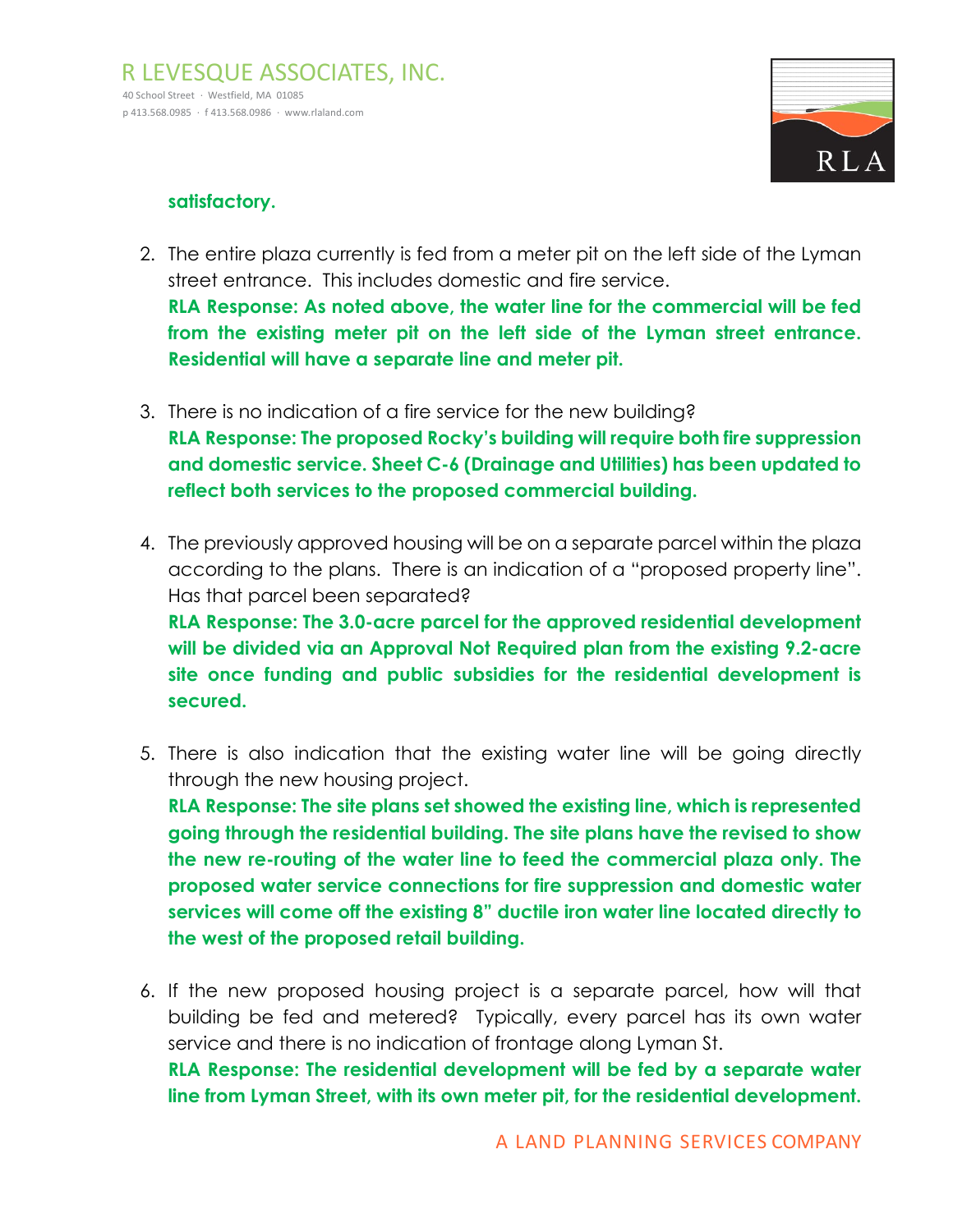

**Construction would occur once the residential project receives its public subsidies.** 

7. I met with the Fire Dept and there are concerns regarding Fire Hydrant locations and associated flows with the water mains.

**RLA Response: Please refer to revised layout and materials plan of the plan set (Sheet C-4). A new hydrant has been located adjacent to the new commercial building, within 50' of the Fire Department Connection (FDC). The FDC will be placed on the bottom northwest corner of the building, facing the plaza and parking.**

#### **Fire Department**

- 1. Can you run the turning radius for our Tower Truck through the parking lot? I have concerns over the new islands and our ability to navigate around them. You should have the truck information from the apartment building project. **RLA Response: Please see attached truck turning movement plans using ladder truck measurements as provide by the South Hadley Fire District #1 to the proponents of the residential development.**
- 2. Where will the FDC be located? We require a fire hydrant within 50ft of the connection.

**RLA Response: The Fire Department Connection will be located on the southwestern corner of the building. A fire hydrant has been located within 50' of the connection. Please refer to Sheet C-4 (Layout and Materials Plan) on revised plan set.**

3. The dumpster must be 10ft from the building. Plans show next to loading area in rear.

**RLA Response: The dumpster has been shifted 10' from the building. Please refer to Sheet C-4 (Layout and Materials Plan) on revised plan set.**

4. What is a "Speed Table"?

**RLA Response: A Speed Table is a speed mitigation measure used to slow traffic. It is a midblock traffic calming device that raise the entire wheelbase of a vehicle to reduce its traffic speed. One speed table is proposed near the**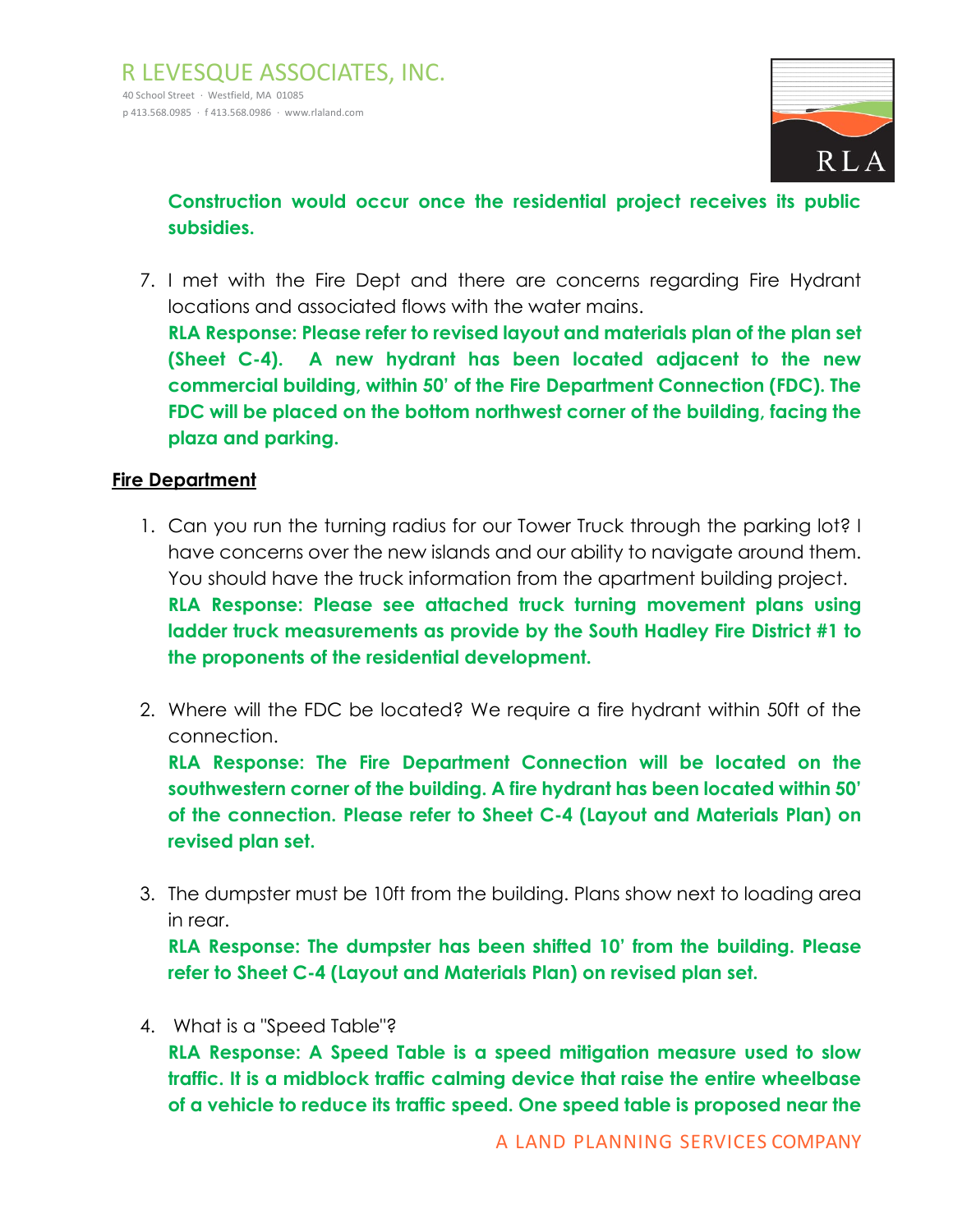

**loop to the Dunkin' drive-through as the addition of the speed table works within the existing drainage patterns. If the Fire Department determines the speed table will be problematic for fire truck access it can easily be removed from the plans.** 

## **Conservation Commission**

1. Was an inspection of the existing detention basin completed to determine its current condition to assess whether or not it is operating at its full design capacity? I understand the basin was constructed in the 1990s. The information submitted with the application does not appear to discuss operation and maintenance of the basin over the past decades. Redevelopment of the site and existing infrastructure should confirm the systems are functioning as designed to accommodate the planned redevelopment.

**RLA Response: We are not aware of any functional issues or flooding of the basin. Our proposed design is reducing impervious surface by 35,865 SF. Water quality has been addressed in the stormwater design. We have no record of the previous owner's maintenance schedule; however the submitted Stormwater Report has a Long Term O&M (Appendix F of the Stormwater Report) that will be utilized by the property owners moving forward.** 

## **SHELD Engineer**

The electrical design shown is fine from a conceptual viewpoint, the actual design will include integration with the adjacent proposed apartment complex.

- 1. We will work with the designers/owners to incorporate a fiber optic (Fibersonic) system installation. **RLA Response: Understood.**
- 2. With the recent passage of the MA Climate Bill, it is

- Disappointing to note that this new building will still be burning fossil fuel (natural gas) on-site; **RLA Response: The proponent will be utilizing the existing natural gas infrastructure on site.** 

- Disappointing to note that there are no provisions for any EV charging with